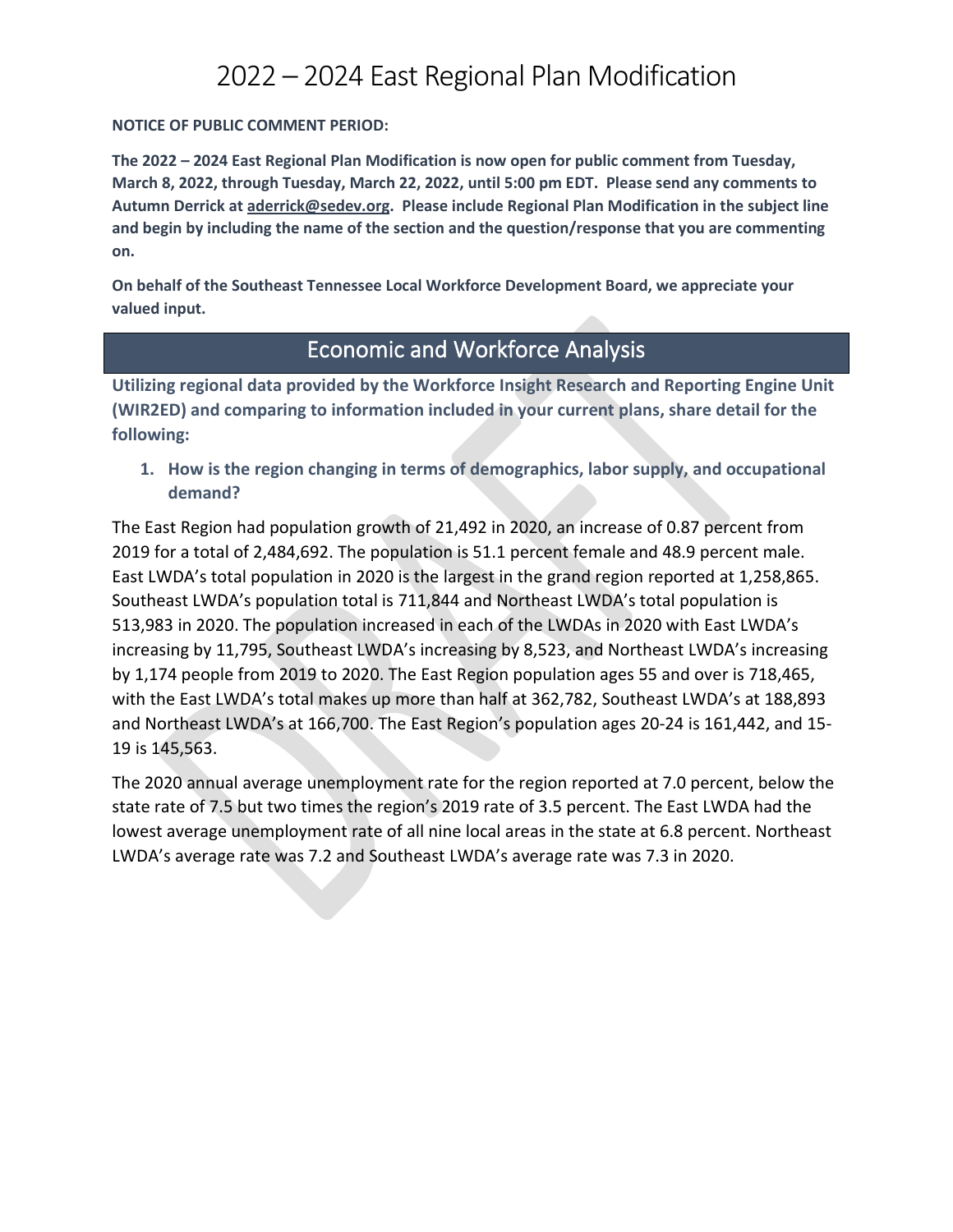

All LWDA's in the East Region had Average Annual Unemployment Rates below the state's average rate of 7.5 percent in 2020. The East LWDA had the lowest average unemployment of all nine LWDAs in the state.



Source: TN Department of Labor and Workforce Development, WIR2ED Division

From 2019 to 2020, the labor force in the East Region declined by 15,119 individuals, down 1.3 percent. In 2019, there was a total of 1,137,700 individuals in the labor force, with only a total of 1,122,580 in 2020. This is slightly higher than the state's labor force rate which was down 1.2 percent. Total employment in the East Region declined by 5.0 percent, from 1,097,887 to

1,043,464 for a total loss of 54,423 jobs. The state's employment declined by 4.0 percent, a loss of 124,300 jobs.

According to the publication, citing the most recent US Census Bureau, 2015-2019 American Community Survey, 2019, 5-year Estimates for ages 16-24, the East Region's Youth Labor Force total is 170,304 with

### Table 1: US Census 2015-2019 Amercan Community Survey Youth Unemploymennt Ages 16-24, 2019 (5-Year Estimate)

| Area               |         | Labor Force Unemployment | Rate  |
|--------------------|---------|--------------------------|-------|
| Northeast LWDA     | 34,368  | 3,875                    | 11.3% |
| <b>East LWDA</b>   | 91,602  | 9,258                    | 10.1% |
| Southeast LWDA     | 44,334  | 4,943                    | 11.1% |
| <b>East Region</b> | 170,304 | 18,076                   | 10.6% |
| Tennessee          | 483,146 | 53,227                   | 11.0% |

Credit: TN Dept of Labor and Workforce Development WIR2ED Division

18,076 unemployed youth. The East Region Youth Unemployment Rate for ages 16-24 in 2019 is 10.6 percent, with Northeast LWDA reported at 11.3 percent, East LWDA at 10.1 percent, and Southeast LWDA at 11.1 percent

A table representing the disability status of those in the labor force was provided in the 2020 - 2021 Reference Guide, Tennessee's Economy, citing U.S. Census Bureau, 2015 – 2019 American Community Survey, 5-Year Estimates. The report indicates the East Region's number of unemployed individuals with a disability is 9,724, or 12.7 percent compared to the state's total number of 23,240 at 11.5 percent. The East LWDA has the highest percentage of unemployed individuals with a disability at 13.0 percent representing 4,822 individuals. Northeast LWDA's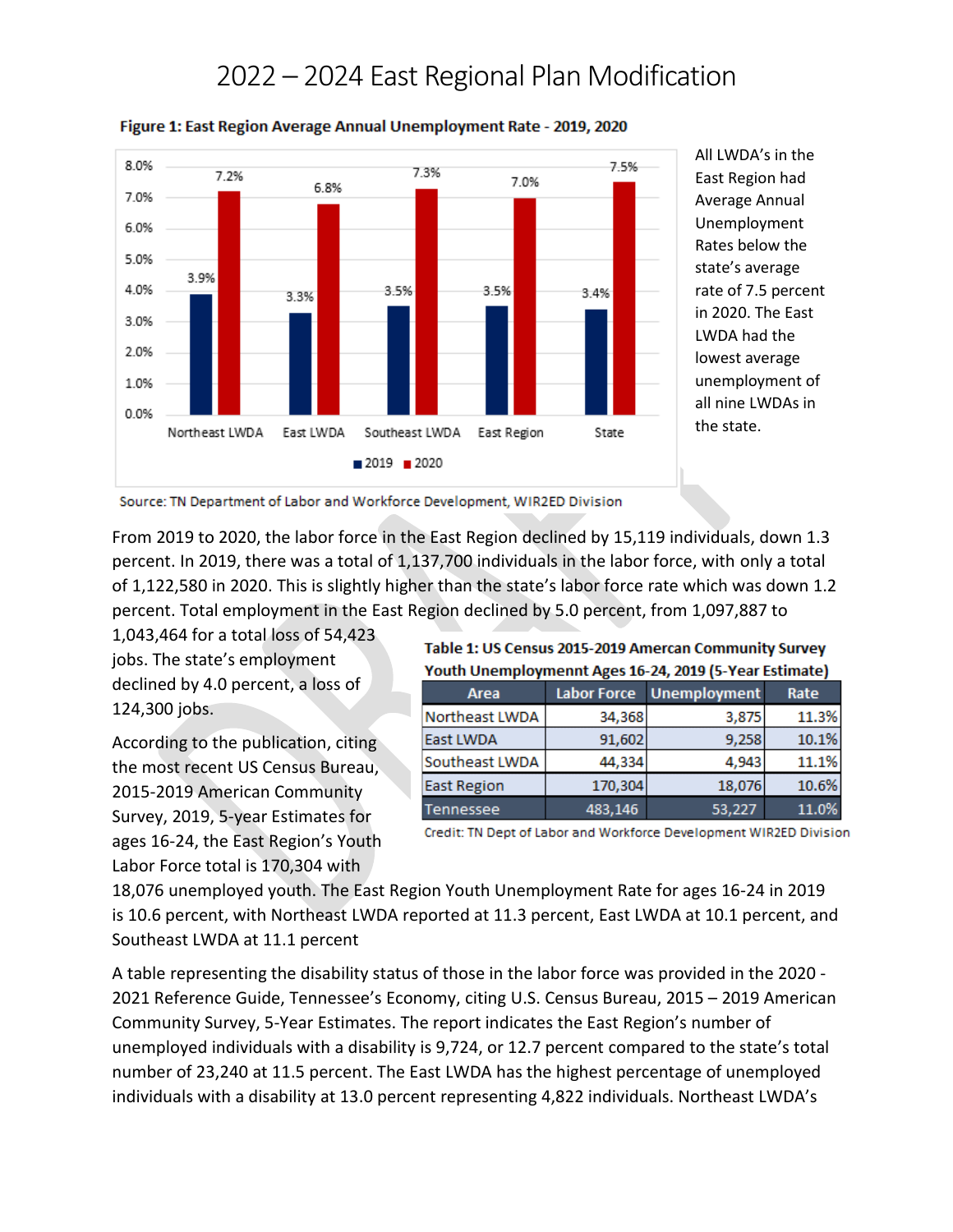percentage of unemployed with a disability is reported at 12.6 percent and Southeast LWDA's percentage is reported at 12.1 percent, representing 2,333 and 2,569 individuals, respectively.

| Area               | <b>Civilian</b><br>Non-<br><b>Institution</b><br>alized<br><b>Population</b> | <b>Total Labor</b><br>Force | <b>Total</b><br><b>Employed</b> Disability | with    | <b>Employed Employed</b><br>without<br><b>Disability</b> | <b>Total</b><br><b>Unemployed</b> | Unemployed Unemployed<br>with<br><b>Disability</b> | without<br><b>Disability</b> |
|--------------------|------------------------------------------------------------------------------|-----------------------------|--------------------------------------------|---------|----------------------------------------------------------|-----------------------------------|----------------------------------------------------|------------------------------|
| Northeast LWDA     | 301,980                                                                      | 211,457                     | 199,847                                    | 16,134  | 183,713                                                  | 11,610                            | 2,333                                              | 9,277                        |
| <b>East LWDA</b>   | 736,030                                                                      | 542,938                     | 514,196                                    | 32,146  | 482,050                                                  | 28,742                            | 4,822                                              | 23,920                       |
| Southeast LWDA     | 393,483                                                                      | 292,064                     | 276,447                                    | 18,637  | 257,810                                                  | 15,617                            | 2,569                                              | 13,048                       |
| <b>East Region</b> | 1,431,493                                                                    | 1,046,459                   | 990,490                                    | 66,917  | 923,573                                                  | 55,969                            | 9,724                                              | 4,645                        |
| Tennessee          | 4,053,247                                                                    | 3,052,526                   | 2,893,064                                  | 179,393 | 2,713,671                                                | 159,462                           | 23,420                                             | 136,042                      |

### **Table 2: Disability Status of Those in the Labor Force, 2019**

Source: TN Dept of Labor and Workforce Development WIR2ED Division, 2020 -2021 Reference Guide, Tennessee's Economy US Census Buruea 2015-2019 ACS 2019 5-Year Estimate

### **Table 3: Disability Status of Those Not in Labor Force, 2019**

|                    |                                |                    |                     | <b>Percent Not</b> | <b>Not In Labor</b> | <b>Percent Not In</b> |
|--------------------|--------------------------------|--------------------|---------------------|--------------------|---------------------|-----------------------|
|                    | <b>Civilian Non-</b>           |                    | <b>Not In Labor</b> | In Labor           | Force               | <b>Labor Force</b>    |
|                    | Institutionalized Total Not In |                    | Force with          | Force with         | without             | without               |
| Area               | <b>Population</b>              | <b>Labor Force</b> | <b>Disability</b>   | <b>Disability</b>  | <b>Disability</b>   | <b>Disability</b>     |
| Northeast LWDA     | 301.980                        | 90.523             | 36,620              | 40.5%              | 53,903              | 59.5%                 |
| <b>East LWDA</b>   | 736.030                        | 193,092            | 66,352              | 34.4%              | 126,740             | 65.6%                 |
| Southeast LWDA     | 393,483                        | 101,419            | 36,316              | 35.8%              | 65,103              | 64.2%                 |
| <b>East Region</b> | 1,431,493                      | 385,034            | 139,288             | 36.2%              | 245,746             | 63.8%                 |
| <b>Tennessee</b>   | 4,053,247                      | 1,000,721          | 337,665             | 33.7%              | 663,056             | 66.3%                 |

Source: TN Dept of Labor and Workforce Development WIR2ED Division, 2020 -2021 Reference Guide, Tennessee's Economy US Census Buruea 2015-2019 ACS 2019 5-Year Estimate

Educational attainment rate for individuals 25 years and over with some college or higher is 53.2 percent for the East Region, below the state's rate of 55.4 percent. The East Region's educational attainment rate is also the lowest of Tennessee's three grand regions. Northeast LWDA's educational attainment rate is 49.9 percent, East LWDA's is 53.6 percent, and Southeast LWDA's is 55.1 percent. Southeast LWDA's rate is the third highest in the state, behind Northern Middle and Greater Memphis. East and Northeast LWDAs rank 4<sup>th</sup> and 5<sup>th</sup> respectively of the nine local areas.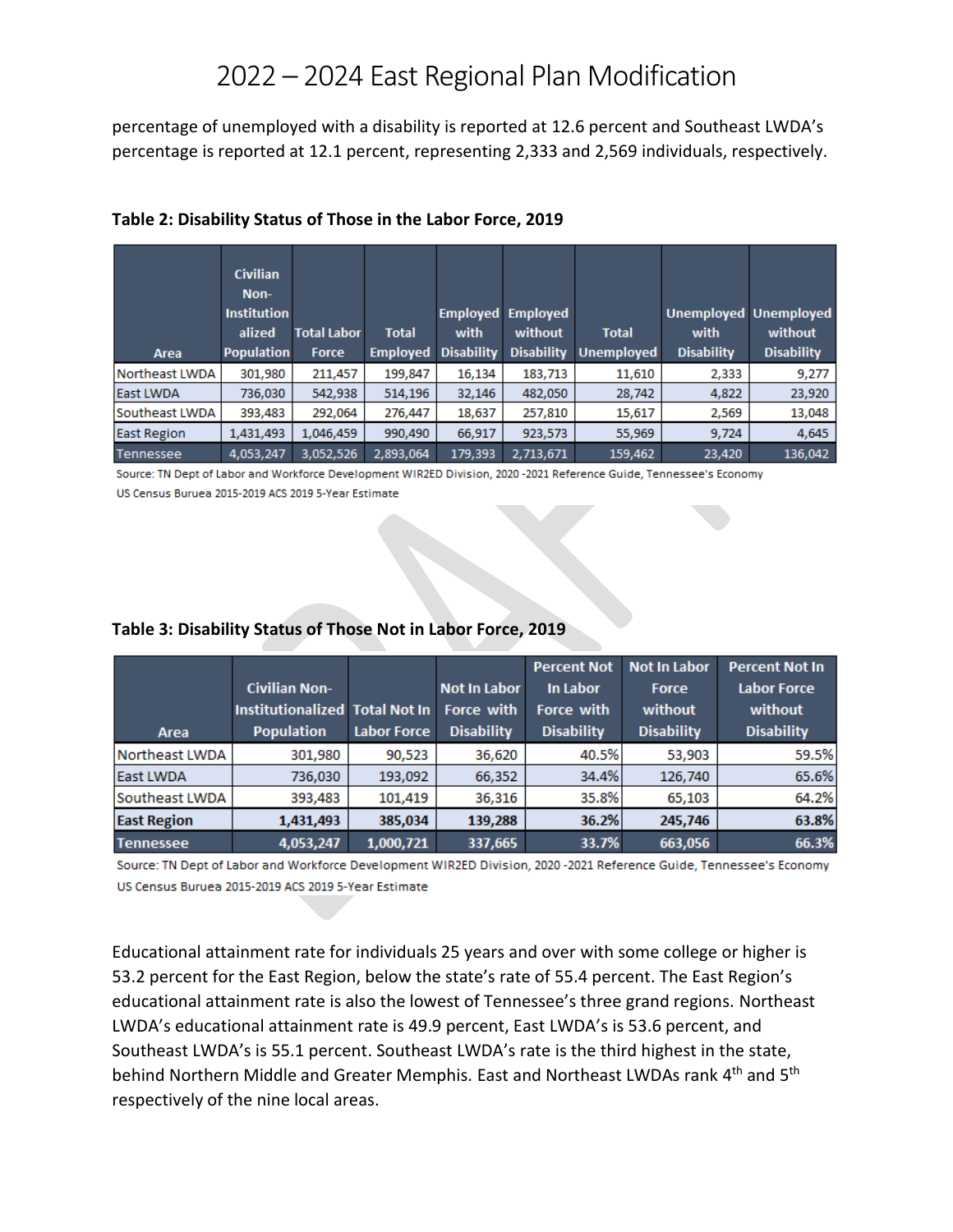|                     |                   |                                | <b>East Region</b> |                   |                   | <b>Statewide</b>   |
|---------------------|-------------------|--------------------------------|--------------------|-------------------|-------------------|--------------------|
| <b>Educational</b>  |                   | <b>East Region East Region</b> | <b>Hispanic or</b> | <b>Statewide</b>  | <b>Statewide</b>  | <b>Hispanic or</b> |
| <b>Attainment</b>   | <b>White Only</b> | <b>Black Only</b>              | <b>Latino Only</b> | <b>White Only</b> | <b>Black Only</b> | <b>Latino Only</b> |
| Population 25 years |                   |                                |                    |                   |                   |                    |
| and older           | 1,495,824         | 93,733                         | 46,046             | 3,641,698         | 697,227           | 173,116            |
| <b>High school</b>  |                   |                                |                    |                   |                   |                    |
| graduate only       | 929,927           | 63,957                         | 20,504             | 2,191,041         | 457,713           | 81,607             |
| Percent high school |                   |                                |                    |                   |                   |                    |
| graduate only       | 62.17%            | 68.23%                         | 44.53%             | 60.17%            | 65.65%            | 47.14%             |
| High school         |                   |                                |                    |                   |                   |                    |
| graduate or higher  | 1,292,059         | 79,246                         | 27,479             | 3,194,533         | 595,489           | 107,877            |
| Percent high school |                   |                                |                    |                   |                   |                    |
| graduate or higher  | 86.38%            | 84.54%                         | 59.68%             | 87.72%            | 85.41%            | 62.31%             |
| Bachelor degree or  |                   |                                |                    |                   |                   |                    |
| higher              | 362,132           | 15,289                         | 6,975              | 1,003,492         | 137,776           | 26,270             |
| Percent bachelor    |                   |                                |                    |                   |                   |                    |
| degree or higher    | 24.21%            | 16.31%                         | 15.15%             | 27.56%            | 19.76%            | 15.17%             |

### **Table 4: East Region Educational Attainment Rate**

Source: TN Dept of Labor and Workforce Development WIR2ED Division, 2020-2021 Reference Guide, Tennessee's Economy

The 2019 Poverty Estimate for All Ages in the East Region is 15.7 percent, slightly higher than the state rate of 15.2 percent. The Northeast LWDA has the highest rate of poverty for all ages at 17.5 percent. The East LWDA rate is 15.4 percent and Southeast LWDA is the lowest at 15.0 percent.

The average annual industry wage in the East Region increased by 4.6 percent in 2020 to \$45,372. The median occupational wage also increased by 4.6 percent to \$35,525. Each average is below the state's average by \$2,000, indicating that labor is cheaper in the East Region.

The East Region seeks to remove barriers to employment through coordination of services available in the public workforce system, with a goal of increasing the labor force participation rate, educational attainment, and average wages. The table details the East Region's total number of individuals with signification barriers to employment.

### **Table 5: Individuals with Significant Barriers**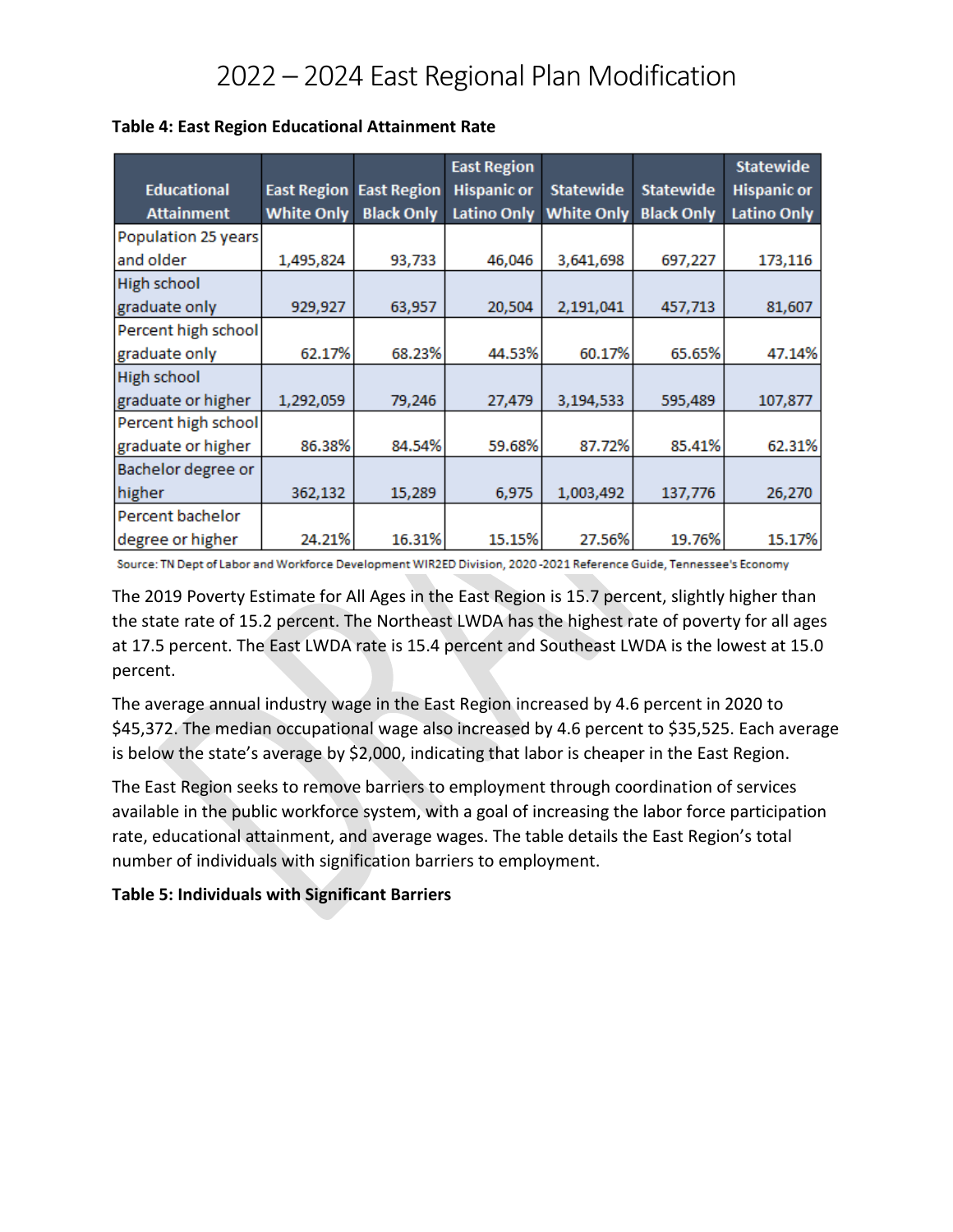|                                                            | <b>Northeast</b><br><b>LWDA</b> | East<br><b>LWDA</b> | <b>LWDA</b> | <b>Southeast East Region</b><br><b>Total</b> | <b>State Total</b> |
|------------------------------------------------------------|---------------------------------|---------------------|-------------|----------------------------------------------|--------------------|
| Number of American Indians or Alaskan                      | 1,263                           | 4,005               | 1,703       | 6,971                                        | 18,189             |
| <b>Natives Alone</b>                                       |                                 |                     |             |                                              |                    |
| Population Ages 15-19                                      | 30,416                          | 75,339              | 39,808      | 145,563                                      | 422,111            |
| Population Ages 20-24                                      | 33,185                          | 84,813              | 43,444      | 161,442                                      | 458,394            |
| Population Ages 55+                                        | 166,700                         | 362,782             | 188,983     | 718,465                                      | 1,784,288          |
| Number of Veterans 2020                                    | 39,483                          | 89,342              | 43,727      | 172,552                                      | 456,197            |
| <b>Number Below Poverty</b>                                | 86,237                          | 184,750             | 95,168      | 366,155                                      | 996,930            |
| Number with Disability                                     | 89,936                          | 156,150             | 77,133      | 323,219                                      | 737,731            |
| Number of Single Parent Families                           | 12,631                          | 28,163              | 15,845      | 56,639                                       | 184,062            |
| <b>Probationers and Parolees</b>                           | 5,623                           | 10,935              | 4,697       | 21,255                                       | 68,391             |
| <b>Community Corrections</b>                               | 425                             | 1,460               | 525         | 2,410                                        | 7,454              |
| Mental Health Court Statistics FY2020                      | 4                               | $\Omega$            | 90          | 94                                           | 218                |
| <b>Limited English Speaking</b>                            | 829                             | 5,532               | 3,069       | 9,430                                        | 38,144             |
| Youth Aged Out of Foster Care (by<br>county of commitment) | 44                              | 153                 | 69          | 266                                          | 717                |
| <b>Clients in Recovery Courts</b>                          | 152                             | 555                 | 188         | 895                                          | 3,159              |
| <b>Veterans Recovery Courts</b>                            | $\bf{0}$                        | 16                  | 6           | 22                                           | 208                |
| In-School Youth Experiencing                               |                                 |                     |             |                                              |                    |
| Homelessness in 2019                                       | 1,214                           | 2,261               | 1,987       | 5,462                                        | 17,228             |
| TANF Ending Within 24 Months 2020<br><b>Total</b>          | 106                             | 261                 | 171         | 538                                          | 1,773              |
| Prison and Jail Population Total 2020                      | 2,120                           | 3,208               | 2,505       | 7,833                                        | 26,908             |

Source: TN Dept of Labor and Workforce Development WIR2ED Division, 2020-2021 Reference Guide, Tennessee's Economy

### **2. What sectors/industries/occupations/skills are in demand and targets of opportunity?**

Between 2018 and 2028, employment is projected to grow from 1,097,460 to 1,184,240, or 0.76 percent annually. According to the East Region's Long-Term Projections 2018 -2028 provided by TN Department of Labor and Workforce Development, WIR<sup>2</sup>ED Division, Education and Health Services is the largest industry sector in the East Region, with 2018 through 2028 projected employment expected to reach 249,947. The Trade, Transportation and Utilities sector is expected to employ 204,809 and Manufacturing is expected to employ 144,491 by 2028. All three of these sectors are in demand and targets of opportunity.

Additional in-demand, targets of opportunity in the East Region are Professional and Business Services, which is also listed as the fastest growing sector with annual growth of 1.6 percent, and 144,841 projected employments.

Leisure and Hospitality has projected employment of 139,748 and includes Food Preparation and Serving Workers which represents 9.5 percent of the occupational employment in the East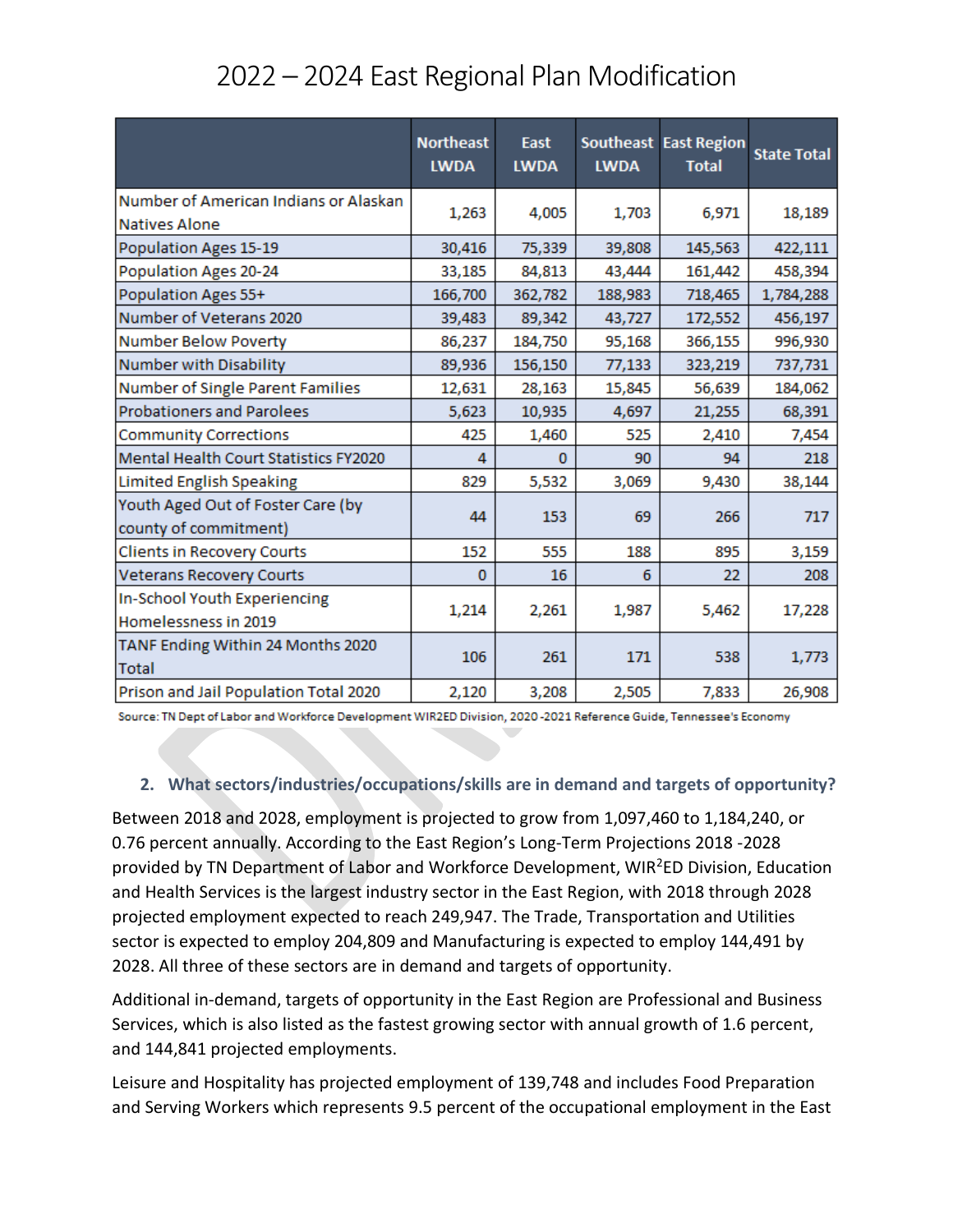Region; however, the wages for this sector are significantly lower than other sectors. This sector is important to the regional economy and is a target of opportunity. Positions in food service are an opportunity for the emerging workforce, serving as an entry point for youth and others who may be reentering the workforce. Others who were affected by COVID-19 disruptions are targets for upskilling, but the industry needs replacements to fully recover.

Location quotients (LQ) in this plan indicate the sector's share of regional employment compared with the state. An LQ of above 1.0 indicates that sector makes the regional economy unique, and those with a high LQ often indicate the export of goods and services out of the region. Note that Manufacturing has an LQ of 1.21 indicative of exports that are valuable to the region's economy. Leisure and Hospitality has an LQ of 1.11 combined with growth of 14,554 and is a target of opportunity for the East Region, representing an important part of the region's economy.

Although Natural Resources and Mining, which includes mining, other natural resources, and agricultural industries has an LQ of 1.11, those jobs are projected to decline by 2,159. The East Region has lost employment due to the decline of coal, and this has affected rural communities in the region where coal mines are closed, and coal-fired power plants are shut down. Agricultural industries are also expected to decline. Even though the LQ is above average, this sector is not considered to be in demand.

Industry Sector Employment Projections provided by the TN Department of Labor and Workforce Development, WIR<sup>2</sup>ED Division, East Region Long Term Projections 2018 -2028 are displayed in Table 2 below:

|                                           |                        |                        |          | <b>East</b> | <b>Median</b> |
|-------------------------------------------|------------------------|------------------------|----------|-------------|---------------|
|                                           | <b>Estimated</b>       | Projected              |          | Location    | Annual        |
| <b>Industry Sector Title</b>              | <b>Employment 2018</b> | <b>Employment 2028</b> | Change   | Quotient    | Wage(s)       |
| <b>Information</b>                        | 11,964                 | 11,670                 | (294)    | 0.92        | 43,876        |
| <b>Natural Resources and Mining</b>       | 14,144                 | 11.985                 | (2, 159) | 1.11        | 39,649        |
| Other Services (except Government)        | 40,740                 | 42,372                 | 1,632    | 0.96        | 31,811        |
| Construction                              | 42,404                 | 47,164                 | 4,760    | 1.02        | 41,419        |
| <b>Financial Activities</b>               | 47,905                 | 54,801                 | 6,896    | 0.87        | 41,630        |
| Government                                | 61,678                 | 65,102                 | 3.424    | 0.98        | 42,076        |
| <b>Professional and Business Services</b> | 123,489                | 144,841                | 21,352   | 0.89        | 37,553        |
| Leisure and Hospitality                   | 125,194                | 139,748                | 14,554   | 1.11        | 20,373        |
| Manufacturing                             | 141,674                | 144,491                | 2,817    | 1.21        | 37,553        |
| Trade, Transportation, and Utilities      | 201,372                | 204,809                | 3.437    | 0.94        | 31,001        |
| <b>Education and Health Services</b>      | 223,881                | 249.947                | 26,066   | 1.00        | 41,024        |

### **Table 5: Long Term Industry Projections 2018 - 2028**

Source: TN Dept of Labor and Workforce Development WIR2ED Division, 2020 -2021 Reference Guide, Tennessee's Economy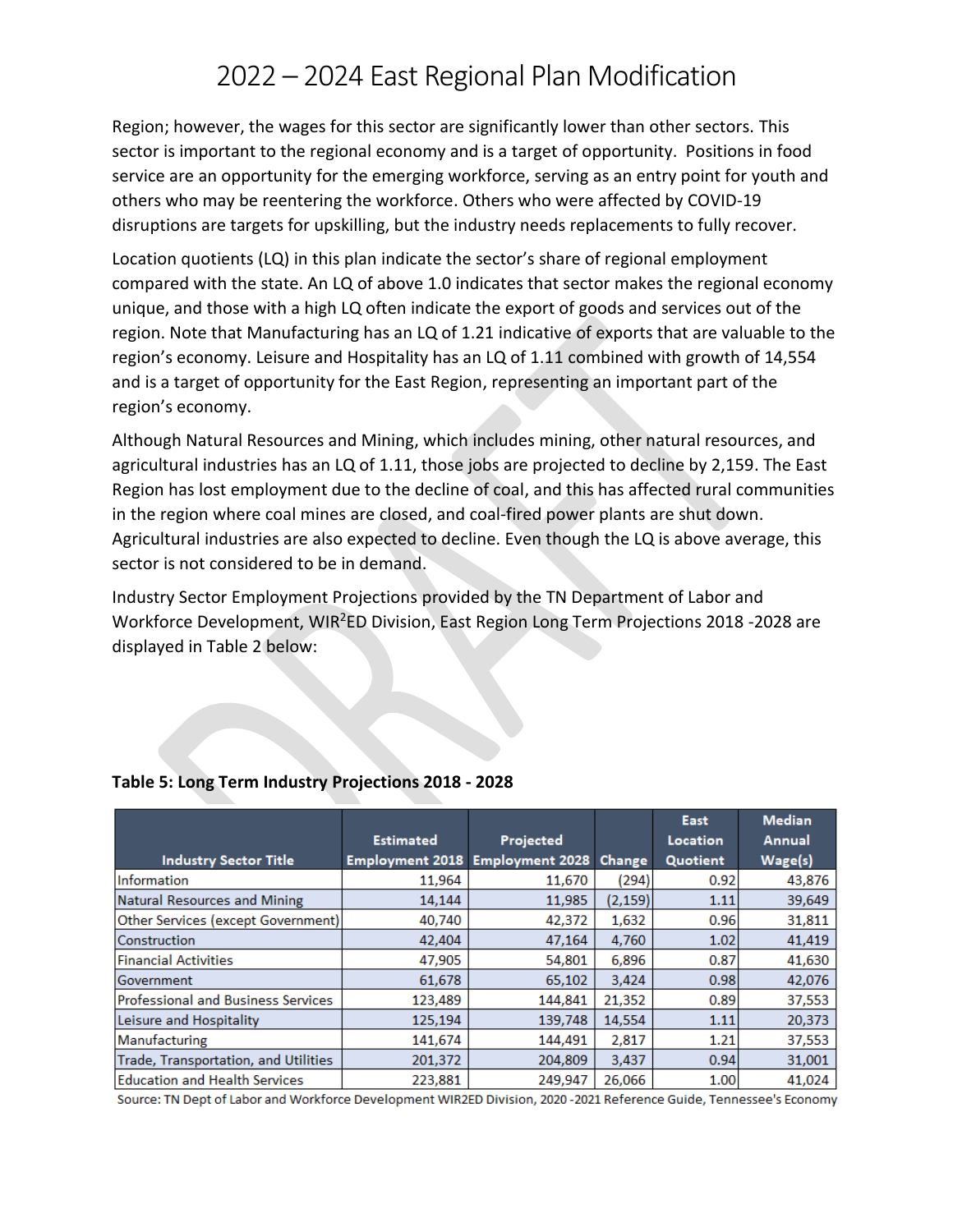### **The top sectors in the East Region include:**

- Education and Health Services
- Trade, Transportation, and Utilities
- Manufacturing
- Professional and Business Services
- Financial Activities

### **The top industries in the East Region include:**

- Educational Services
- Ambulatory Health Care Services
- Nursing and Residential Care **Facilities**

### **The top occupations in the East Region include:**

- Heavy and Tractor Trailer Truck **Drivers**
- Registered Nurses
- Licensed Practical Nurses
- Billing and Posting Clerks
- First-line supervisors of Production and Operating Workers
- Accountants and Auditors
- Computer User Support Specialist
- Software Developers, Applications
- Software Developers, Systems Software
- Computer Systems Analysts
- General and Operations Managers
- Construction
- Information (as industry adopts automation, this sector is expected to grow. This may not be detected in current labor market reports.)
- Transportation and Warehousing
- **Truck Transportation**
- Motor Vehicle Parts Manufacturing
- Laborers and Freight, Stock, and Material Movers, Hand
- Heating, Air Conditioning and Refrigeration Mechanics and Installers
- Construction Laborers
- Plumbers, Pipefitters, and **Steamfitters**
- Construction Managers
- Elementary School Teachers
- Secondary School Teachers
- Pre-School Teachers
- **3. Describe the top five regional sectors/industries/occupations that are priorities, in order of priority, and how these were determined. Explain how the status of growing, maturing, and emerging was factored into the ranking.**

### **The top five East Region sectors are:**

1. Educational and Health Services (Growing by 26,066 through 2028, considerable employment in the regional economy)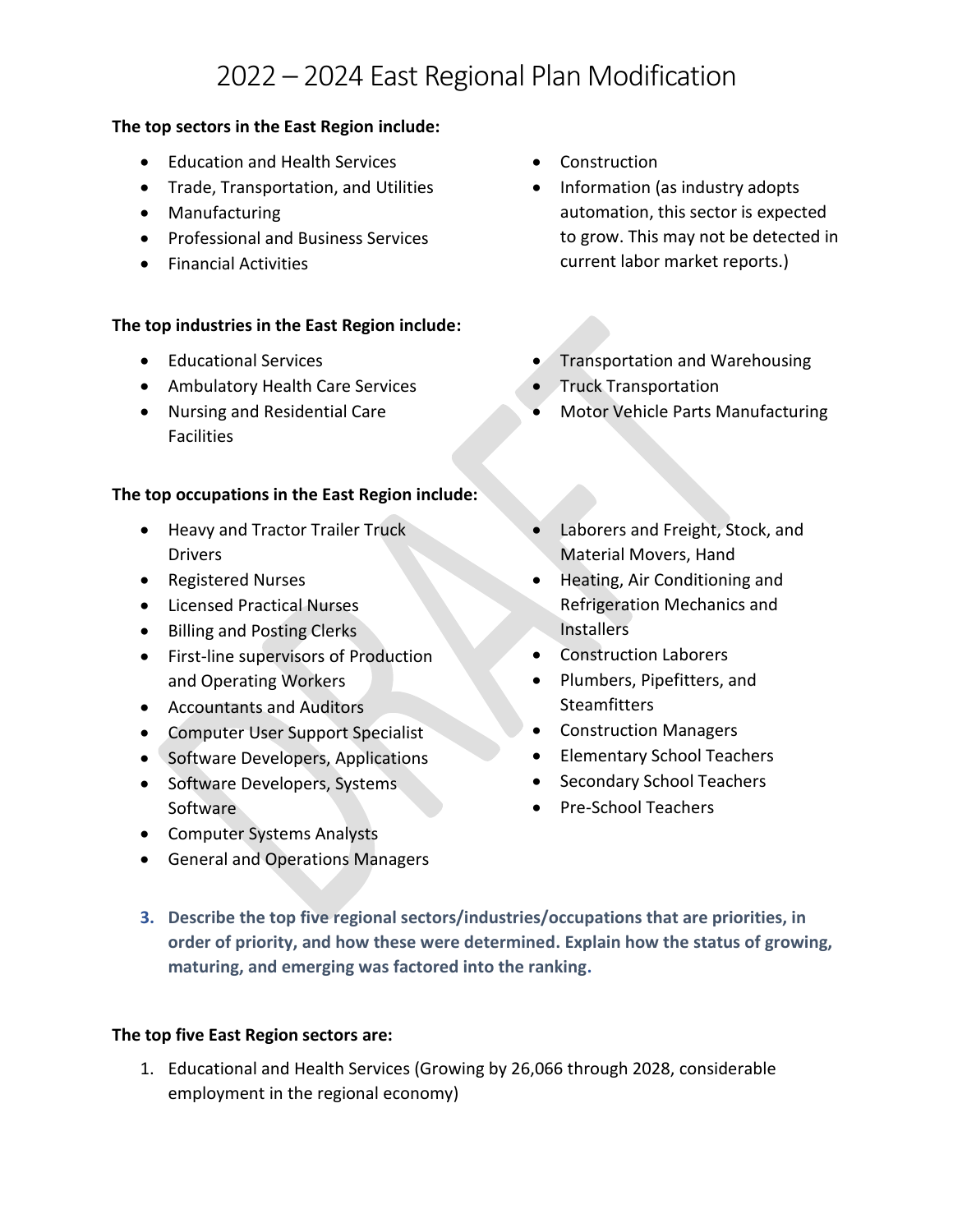- 2. Trade, Transportation, and Utilities (Maturing, second largest employer industry in the region)
- 3. Professional and Business Services (Growing, more than 21,352 projected growth through 2028, considerable employments in the regional economy)
- 4. Manufacturing (Maturing, with considerable employment in the region)
- 5. Financial Activities (Growth of 21,352, considerable employment in the region)

### **The top five East Region Industries are:**

- 1. Ambulatory Health Care Services (Growing at a rate of 2.59 annually, considerable employment in the region, cost savings due to regulations)
- 2. Educational Services (Maturing, largest employment industry in the region)
- 3. Transportation and Warehousing (Growing at rate of 2.31, changing customer preferences related to e-commerce)
- 4. Truck Transportation (Growing at rate of 2.27 annually, changing customer preferences related to e-commerce, large concentration of employment in the region with 1.14 LQ)
- 5. Motor Vehicle Parts Manufacturing (Growing, especially as part of the Advanced Energy Sector)

### **The top five East Regin occupations are:**

- 1. Heavy and Tractor Trailer Truck Drivers (Growing, high number of annual job openings)
- 2. Registered Nurses (Growing, high number of annual job openings)
- 3. Accountants and Auditors (Growing, considerable number of annual job openings)
- 4. Elementary School Teachers (Maturing, high number of annual job openings due to replacements)
- 5. Licensed Practical Nurses (Growing, high number of annual job openings)

## **a. Explain how the education and skills needs of the workforce and employment needs of the employer, have an impact on growing, maturing, and emerging employers.**

The education and skills need of the workforce and the employment needs of the employer have an impact the regional economy. A prepared workforce is important for the region to remain competitive, allow emerging industries to survive, and retain existing businesses.

Maturing industry sectors/industries/occupations have passed the initial development and growing phase, and growth begins to slow. Mature industry sectors/industries/occupations require a steady pipeline of qualified talent to maintain and remain competitive and resilient. Educational services is a maturing industry that has a significant impact on skill and talent development. Education professionals are needed to provide a high-quality workforce.

Growth sectors/industries/occupations experience higher-than-average growth due to changing technologies, consumer preferences, and government regulations. Growth industries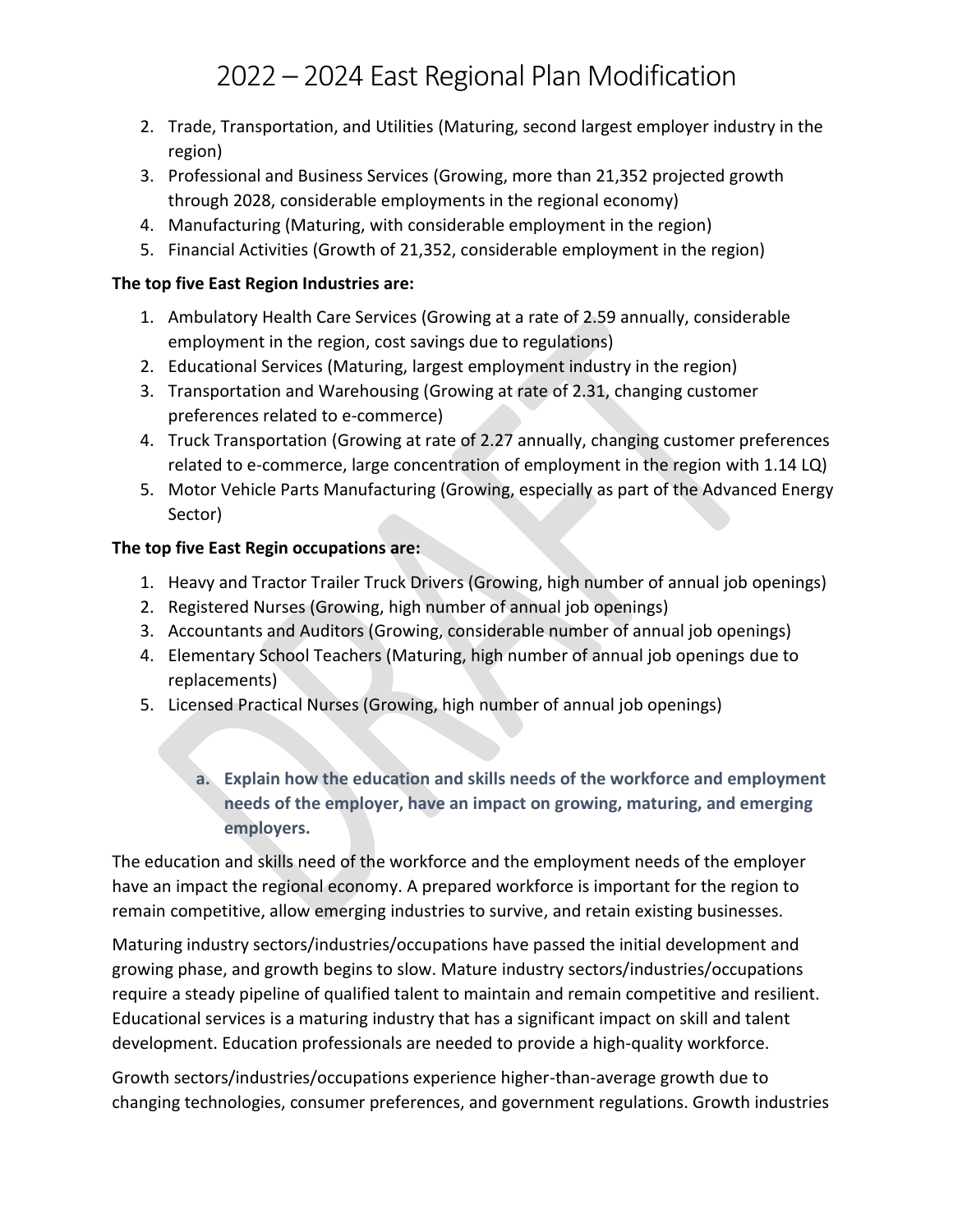rely on talent to achieve success. The Advanced Energy – Professional, Scientific, and Technical Services Industry is the fastest growing sector in the East Region. Management, Scientific, and Technical Consulting Services industry is growing nearly six times as fast as total employment in the East Region.

Emerging sectors/industries are in initial stages of development and expected to grow quickly, often formed around new products or ideas that replace an older technology. The transition from Internal Combustion Engines (ICEs) to Electric Vehicles (EVs) is an example of an emerging industry that will impact all three regions in Tennessee. Major vehicle manufacturers in each region are making the switch. This will impact existing suppliers that supported ICEs. Some suppliers will be able to change over and produce new parts, and production will attract new EV suppliers, such as battery production. There will be an increase in research intended to improve performance and storage of the EV batteries, efforts to lower the purchasing price, and to build consumer confidence and adoption as the industry grows.

An emerging occupation does not have a significant amount of employment numbers but is expected to grow in the future. Analyzing new and emerging occupations may be challenging because the data can go undetected until real growth begins. Information is a sector that does not appear strong in the East Region; however, as other industries invest in automation, artificial intelligence, and machine learning, this occupation is expected to grow in demand. Cybersecurity occupations are emerging as a strong need to support new technologies. A website, cyberseek.org, is dedicated to closing the skills gap and providing actionable data on career pathways and supply and demand in cybersecurity. According to cyberseek.org, the state of Tennessee has 6,729 open positions in cybersecurity, the Knoxville MSA has 664, and the Chattanooga MSA has 290.

Additional details on the East Region's top sectors/industries/occupations can be found in the [2020 -2021 Reference Guide](https://www.tn.gov/content/dam/tn/workforce/documents/majorpublications/reports-02/Tennessee_Economy_Growth_FALL_DOCUMENT_2020-2021.pdf) – Tennessee's Economy.

## Strategies for Service Integration

**Utilizing the information provided in the Economic and Workforce Analysis section, describe how the needs will be me through strategic service delivery:**

**1. Describe how supportive services are coordinated within the region. Include how your region is implementing local practices at the regional level for those supportive services based on participant need (whether physical, virtual, or both).**

Data from the Economic and Workforce Analysis section, which captures the definition of In-Demand occupations; drive the region's strategic service delivery. This modification includes newly defined indicators to further the region's efforts to execute regional objectives. Multiple sources are utilized, including a regional performance dashboard, WIR2ED, and EMSI information to support the region's plan. Quarterly Regional Planning Council meetings steer the processes ensuring objectives are attained.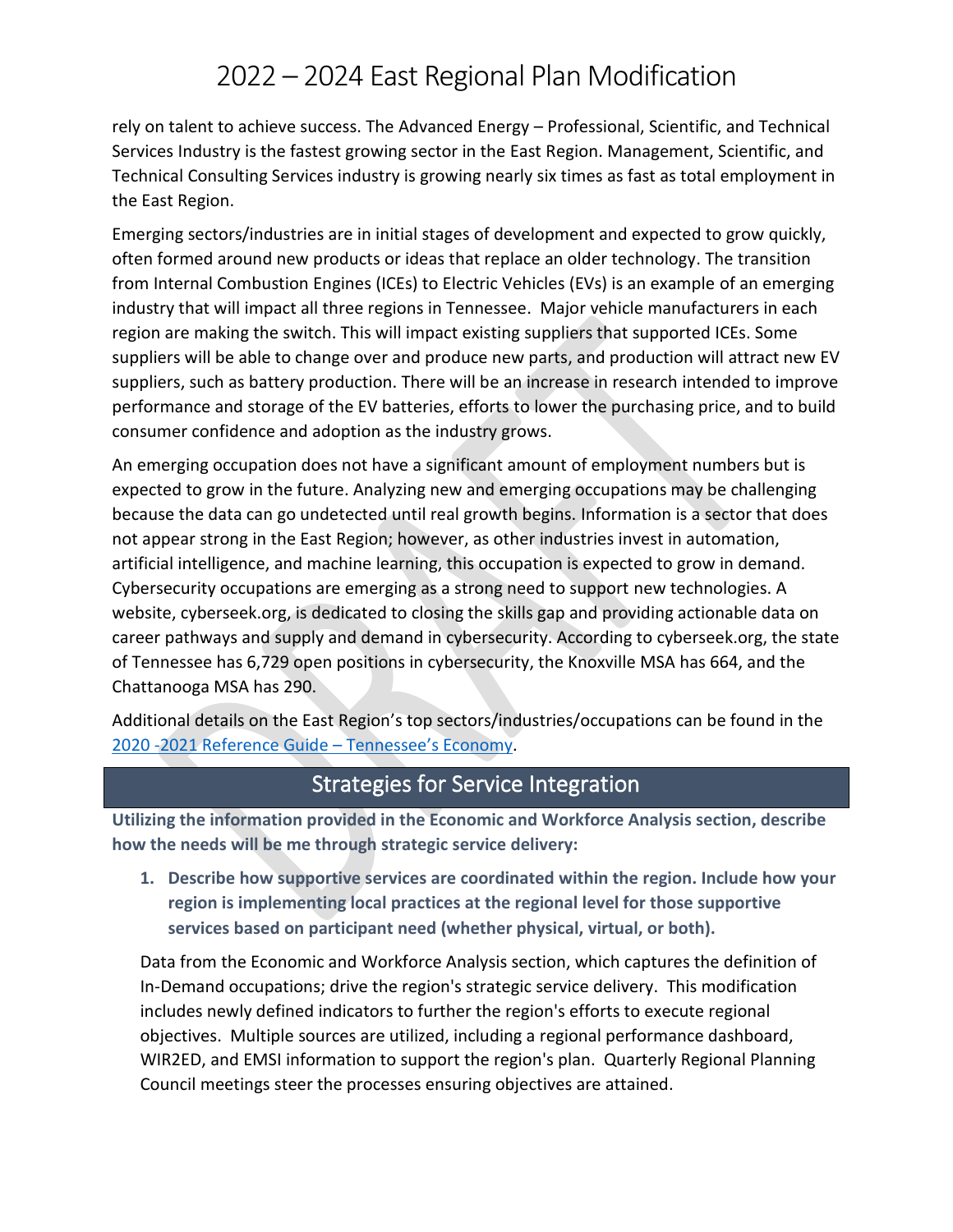## **2. Describe the coordination of activities between regional economic development agencies and workforce system service providers.**

The region has, as part of the local board membership, a strong partnership with Economic Community Development (ECD), WIOA Titles II, III, and IV, and regular input with ECD regional directors. This partnership continues in regional planning as ECD representatives guide discussion regarding anticipated regional opportunities and expected future developments in the region. The region meets emerging workforce needs as in the case with Blue Oval, Tritium, and Amazon. Coordination of activity occurs through each area at the local, regional, and agency tiers.

**a. Describe the projected employer engagement strategy under the Workforce Innovation and Opportunity Act (WIOA) to better connect business with well trained and qualified applicants.**

Technical Assistance training that parallels the business service strategy is conducted throughout the region including employer engagement and retention and streamlining services available to the business community. This technical assistance training aids affected parties in the employer's pursuit of qualified applicants. State level staff is spearheading the changes.

Utilizing Business U's Certified Business Engagement Professional certification for members of the business services team, the East Region is poised to deliver targeted employer engagement including sector strategies, career pathways, and work-based learning.

The East Region utilizes Content Development Professionals from Coursera to provide an alternative to traditional Incumbent Worker Training. Employers' customized training plans are shared with Coursera to facilitate potential regional career ladders and regional training opportunities.

## **b. How will the region measure the effectiveness of the strategy for all stakeholders, including ley performance indicator (KPI) measures?**

The East Region implemented a dashboard reflecting KPI data updated monthly based on reports generated by the One Stop Operator in each local area. This dashboard and its data are reviewed at the quarterly RPC meetings. Strategies are discussed for improvement at both the regional and local level.

**3. What new and existing regional service delivery strategies with workforce system partners will be used or expanded based on a promising return on investment (ROI) for job seekers and employers, including regional education and training needs?**

COVID-19 affected the workforce service delivery system. The Region's plan to establish Specialized American Job Centers at Tennessee Department of Correction facilities was halted.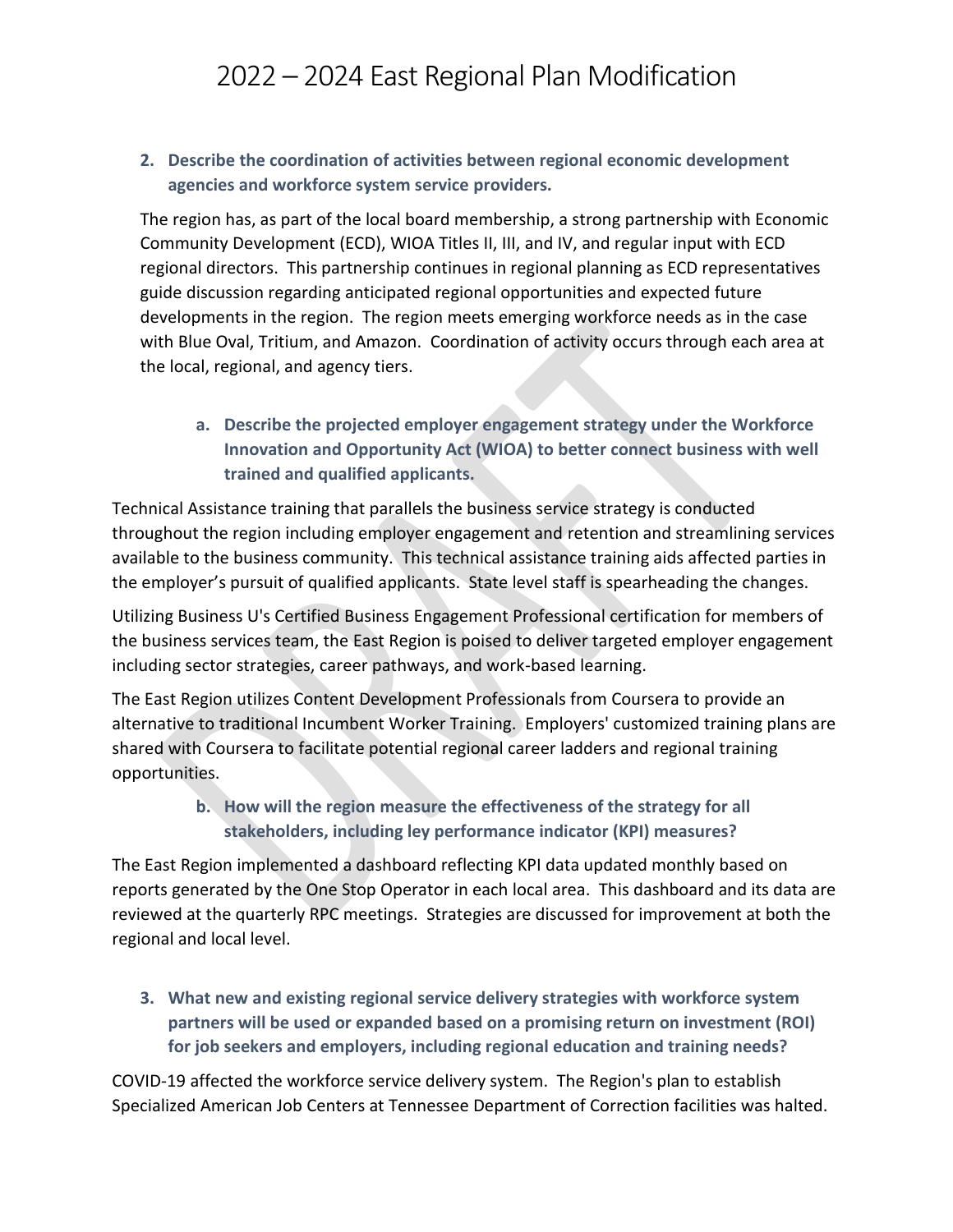As COVID-19 restrictions are gradually lifting, the region will resume its plans to serve Justice Involved Individuals by opening Specialized AJCs in correctional facilities, both State and local, within the region. Continued outreach at Day Reporting Centers, or the equivalent, strengthens efforts to deliver integrated service to this population. Returning talent represents an untapped pool of potential workers to the community. This available talent, provided it is appropriately equipped, will have a demonstrated impact on ROI.

As a new strategy, the region will encourage partnering agencies to register (for free) with Unite Us, the nation's leading technology company, bridging the gap between health, and social care services. Registration provides a regional network of cross-sector resources, in real time, to enable expansion of supportive services. WIOA Title II partners in the region continue their integrated educational programs primarily in the healthcare industry that have been successful in the attainment of post-secondary credentials while customers simultaneously receive their High School Equivalency Diploma. Additionally "weekend colleges" and "boot camps" provide opportunities for ROI in technical trades. Regionally the area continues to experience success in apprenticeship and pre-apprenticeship programs that also demonstrate ROI.

The region continues to build robust relationships with its education partners as evidenced by the FRP2 (Five Rivers Partnership for Future Ready Pathways), a consortium of eight counties across the region. The consortium seeks to address workforce development needs identified by regional manufacturing employers. All parties involved should realize an expansive ROI. Employers are assured of a targeted training program producing well equipped/trained perspective employees; Job Seekers earn industry recognized certifications and attain the necessary technical/soft skills essential for a high paying career choice.

**1. What plans are being made at the regional level to ensure more consistent and efficient service delivery, training opportunities, as well as enhanced performance and reporting structures across the region? These may include administrative and/or programmatic activities that are planned, or currently occurring, to ensure a more robust collaboration between the local areas in the region.**

Recognizing the "Great Resignation" of 2021 changed the face of workforce and the resulting outcry from the employer community regarding a qualified labor force, the East Region is piloting a "Work First" program to ameliorate the effects of low supply of workers. The three local workforce boards of East Region are committed to providing supportive services to give workforce system customers greater opportunity for success. The Regional Planning Council coordinates with transportation, housing, childcare, and mental health providers to develop solutions for customers. These ongoing conversations include TANF, Adult Education, Vocational Rehabilitation, Economic and Community Development, and other agencies that serve populations with barriers in order to identify, promote, and replicate common strategies; streamline funding; reduce unnecessary duplication of efforts; and foster clear data reporting that advances predictive analysis.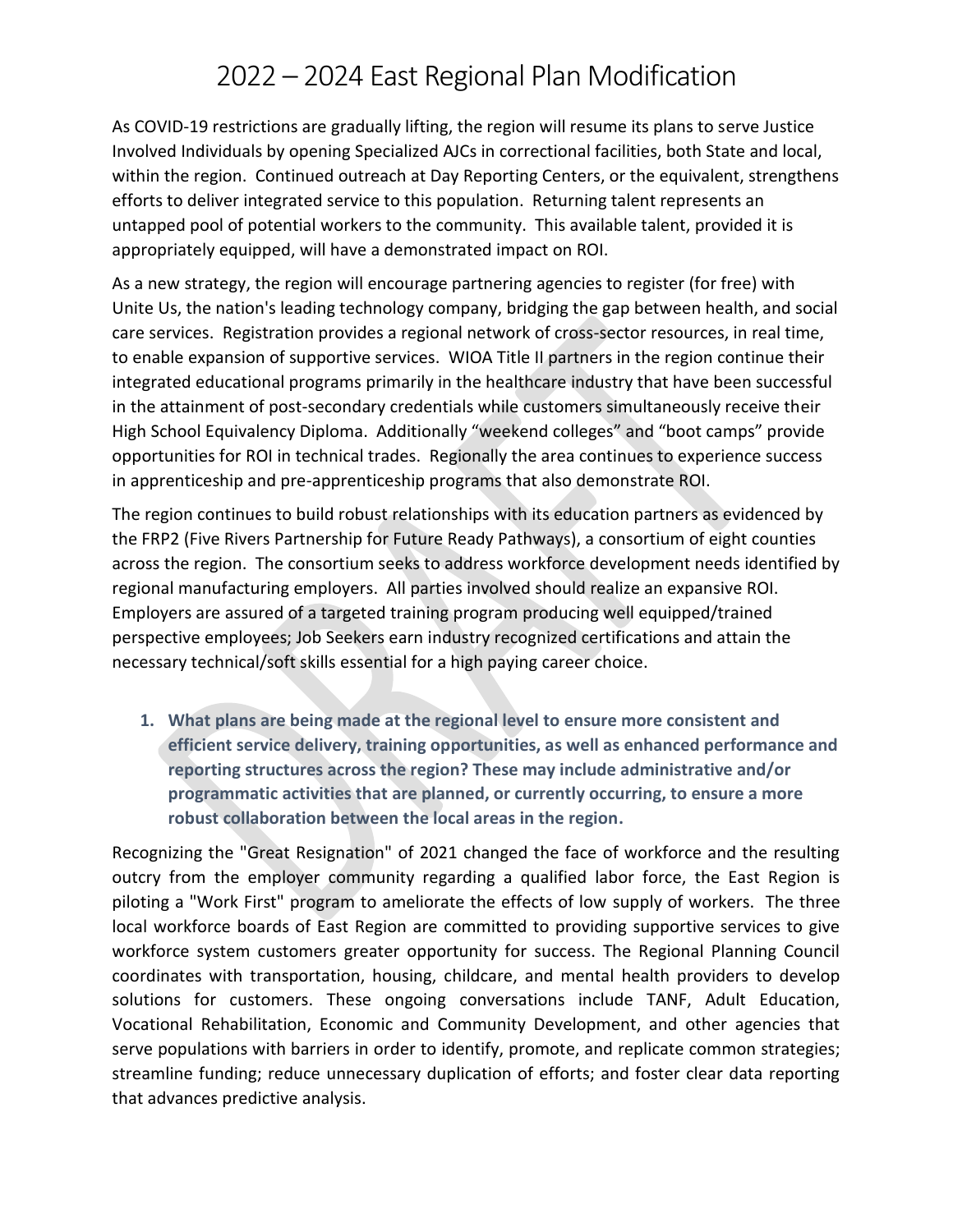Training that addresses local, regional, and state resources that support customers' persistence in their achievement of self-sustaining employment will be held quarterly for AJC staff, AJC partner staff, and regional and local partnering agencies.

> **a. Describe how the Regional Planning Councils (RPCs) are making efforts to ensure regional policy drives alignment with local boards and how Chief Elected Officials support this effort to drive regional performance with outcome-based accountability.**

The Regional Planning Council is cognizant of the need for outcomes-based accountability. The East Region is exemplary in its reporting of Federally Negotiated Performance Metrics and KPIs, proving that the strategies outlined in the 2020-2022 Regional Plan are effective. The region continues to expand its targeting of disadvantaged groups, thereby reducing barriers to employment, delivering less dependency on public assistance, and reporting a greater return in self-sufficiency and employment. All county mayors including the CLEO nominate a member to serve on the LWDA boards. These board members assume an active role in the development of policies that drive initiatives where outcome-based results are monitored.

**4. Describe your regional strategy to reach individuals in priority populations (recipients of public assistance, low-income individuals, individuals who are basic skills deficient, and veterans). How will you ensure they are included in work-based learning and other innovative practices to improve their employability and viability in a rapidly changing workforce?**

Career Specialists work with Labor Staff and SNAP Employment and Training Coordinators to not only recruit individuals who wish to attend training, but also co-enrolling Title I clients with SNAP E&T in order to maximize funding for individuals. Staff members who assist RESEA (Reemployment Services and Eligibility Assessment) participants have opportunity to co-enroll and assist those individuals in becoming job-ready, find employment, and provide supportive services until the individuals are receiving steady paychecks. Staff conducts visits to local jails to inform inmates of services available upon release through the American Job Centers, Access Points, and the Virtual AJC.

The region continues to explore available resources to ensure staff has an adequate foundation to identify existing barriers and realistic solutions encompassing cross-discipline case management.

## Vision Goals and Implementation Strategies

**This section will outline how the LWDB(s) will coordinate the regional workforce, education, and economic development activities with regional activities that are carried out in the local**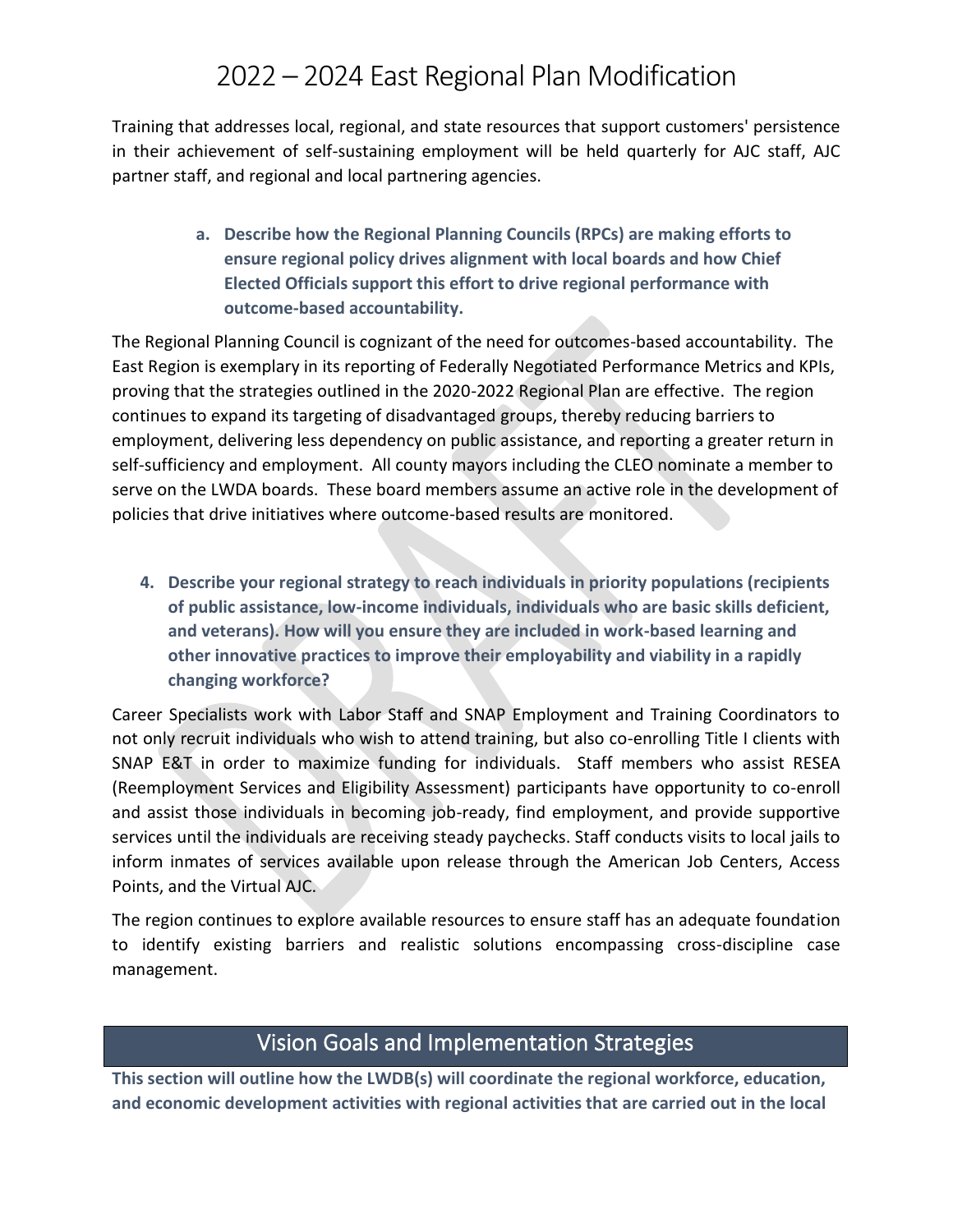**areas. The responses must illustrate that business, education and workforce development stakeholders have provided input and are in agreement with the plan.**

**1. Utilizing the State's key objectives (listed in Section I(B) above), define the region's strategic vision to support local economic growth.**

The East TN Region's Workforce System Vision isto increase the competitive position of East Tennessee businesses through the development of a highly skilled Workforce. The East Region envisions a regional system that:

- Is employer-centric and built on the collective efforts of economic development partners with strong industry partnerships
- Is holistically focused on the industry sectors that are recognized as regional sector strategies
- Uses current, available labor market data to understand both the supply and demand sides of the regional economy, including the talent needs and qualifications of employers and the effectiveness of the education and training systems in meeting those needs
- Builds on educational opportunities throughout the region to identify and create career pathwaysfor all on-ramps within targeted industry sectors and associated occupations
- Creates a system of workforce, education, and economic development partners to meet the needs of businesses and individuals while growing a vibrant and robust regional economy.

The East Region Planning Council agreed upon the following strategiesthat align with the state plan to facilitate a shared vision among workforce system partners:

I. State Objective: Create an Integrated Intake System to Efficiently Deliver Services

### **Regional Strategy:**

- Develop an implementation plan for utilizing the state developed integrated intake system across the American Job Center System partners.
- Identify methods to streamline enrollment process to make the process more efficient.
- II. State Objective: Create a Shared Vision for Supporting Tennesseans with the Greatest Number of Barriers to Entering the Workforce

#### **Regional Strategies:**

- Support the state objective to advance opportunities for individuals with barriers to employment by increasing enrollment of priority populations.
- Increase Labor Force Participation rate via actively engaging in the state's LFPR project.
- Streamline and improve strategies, including enhancing follow-up services, to encourage and support long-term, stable employment.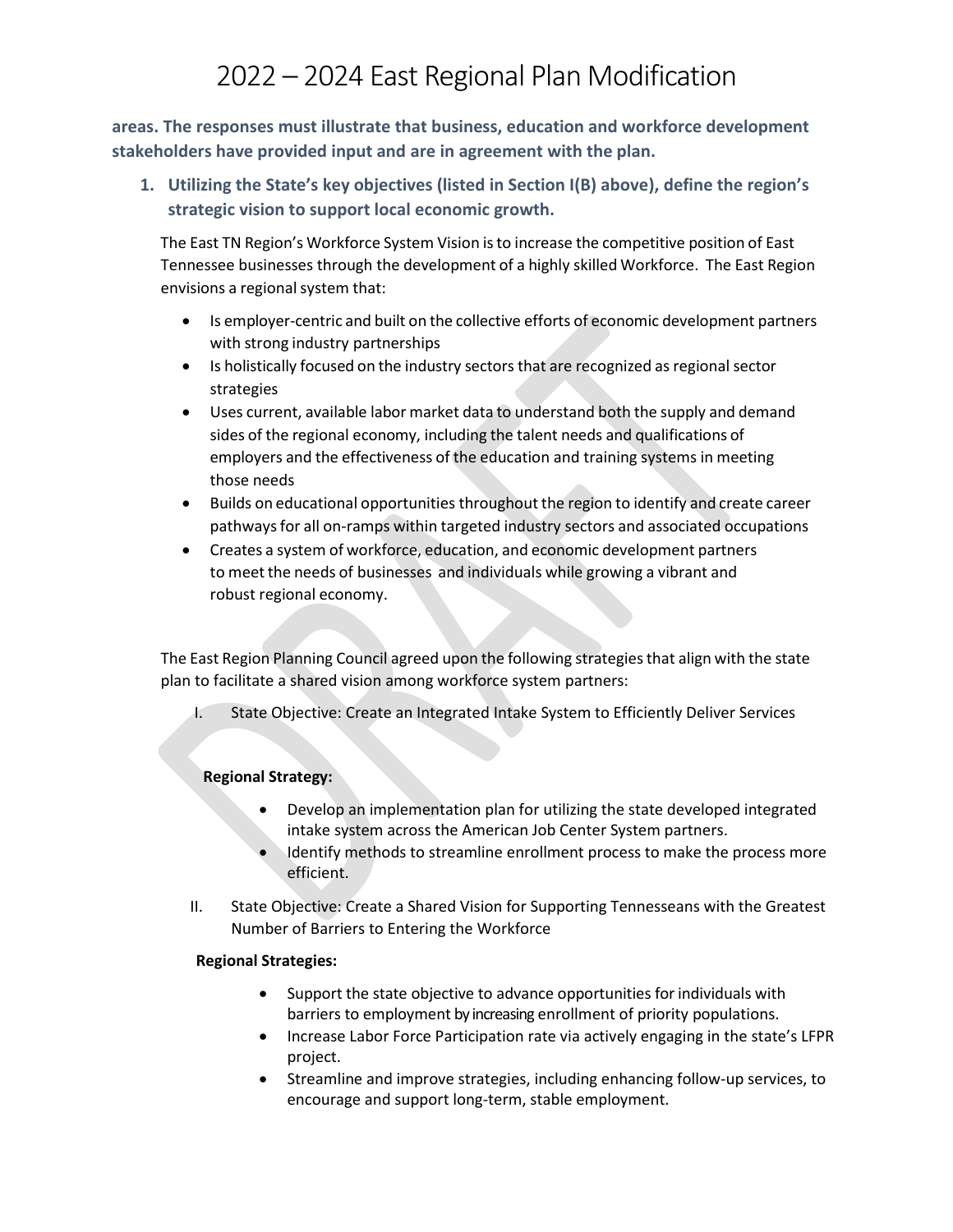III. State Objective: Create a Trained Workforce to Meet Current Industry Needs

#### **Regional Strategy:**

- Collaborate with employers and training providers to reassess skills gaps and facilitate the alignment of educational outcomes and industry needs.
- IV. State Objective: Create New Dashboards to Measure the Effectiveness of the Integrated Workforce Strategy

#### **Regional Strategy:**

- Utilize dashboard(s) provided by the state to make informed, data-driven decisions aimed at attainment of performance goals.
- V. State Objective: Create a Simple and Effective Engagement Experience for All **Candidates**

#### **Regional Strategies:**

- Adopt state created pathway to simplify and increase participant engagement.
- Increase customer and staff awareness and utilization of Virtual American Job Center.
- **2. Describe any regional partnerships, new collaborations, or innovative practices the RPC is considering to pursue.**

The East Region will be forging new partnerships and collaborative efforts as part of the Labor Force Participation Rate project through the Governor's Rural Taskforce. Phase II of this project will begin in late Spring/Early Summer of 2022. Counties included will be:

- Campbell
- Claiborne
- Hancock
- Union
- Granger
- Cocke
- Rhea
- Bledsoe
- Grundy
- \*Scott

\*Continued from Phase I

**a. Is your RPC considering a request for statewide funds to support regional initiatives (training, other)? If so, what activities will your region plan to support utilizing statewide funds?**

East region is considering the request of statewide funds for the following initiatives:

- Serving targeted populations
- Augmenting Business Services Team functions
- Youth Programming